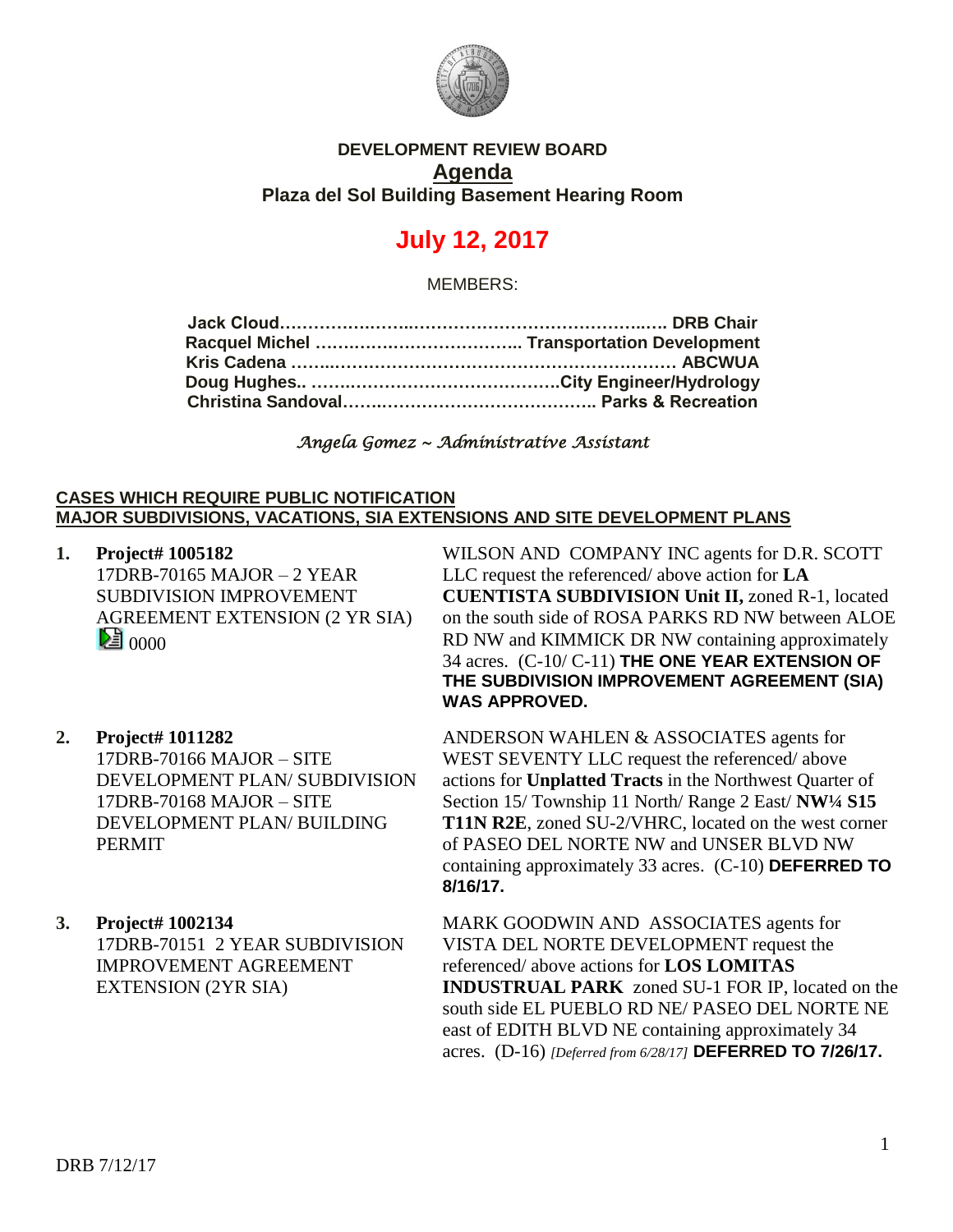### **4. Project# 1010793**

17DRB-70142 RT-OF-WAY VACATION 17DRB-70143 SIDEWALK WAIVER 17DRB-70144 TEMP DEFERRAL OF SIDEWALK CONSTRUCTION 17DRB-70145 PRELIMINARY PLAT 17DRB-70153 – SITE DEVELOPMENT PLAN FOR SUBDIVISION

### **5. Project# 1009082**

17DRB-70109 - SITE DEVELOPMENT PLAN FOR SUBDIVISION

## **[TO BE DEFERRED TO 8/9/17]**

CONSENSUS PLANNING and MARK GOODWIN AND ASSOCIATES P.A. agents for BOKAY CONSTRUCTION request the referenced/ above actions for Lots 15-18 Block 28, Tract A Unit B, **NORTH ALBUQUERQUE ACRES,** zoned SU-2/ NC, located on the west side of LOUISIANA BLVD NE between OAKLAND AVE NE and ALAMEDA BLVD NE containing approximately 3 acres. (C-18) *[Deferred from 6/28/17]* **THE VACATION WAS APPROVED AS SHOWN ON EXHIBIT B IN THE PLANNING FILE PER SECTION 14-14-7-2(A) (1) AND (B) (1)(3) OF THE SUBDIVISION ORDINANCE. THE SIDEWALK WAIVER WAS APPROVED AS SHOWN ON EXHIBIT C IN THE PLANNING FILE. THE TEMPORARY DEFERRAL OF CONSTRUCTION OF SIDEWALKS ON THE INTERIOR STREETS WAS APPROVED AS SHOWN ON EXHIBIT IN THE PLANNING FILE. WITH THE SIGNING OF THE INFRASTRUCTURE LIST DATED 7-12-17, THE PRELIMINARY PLAT WAS APPROVED WITH THE CONDITION OF APPROVAL FROM FIREMARSHALL AND PAYMENT OF PRO-RATA. THE SITE DEVELOPMENT PLAN FOR SUBDIVISION WAS APPROVED.**

CONSENSUS PLANNING agents for GROUP II 426 VC LLC request the referenced/ above action for all or a portion of Lot 1, Block 2 and Lots 4 & 5, Block 6, **VOLCANO CLIFFS UNIT 26** zoned SU-2/VCMX and SU-2/VCUR, located on the south side of PASEO DEL NORTE NW between CALLE PLATA NW and KIMMICK DR NW containing approximately 18.8 acres. (C-11) **DEFERRED TO 8/9/17.**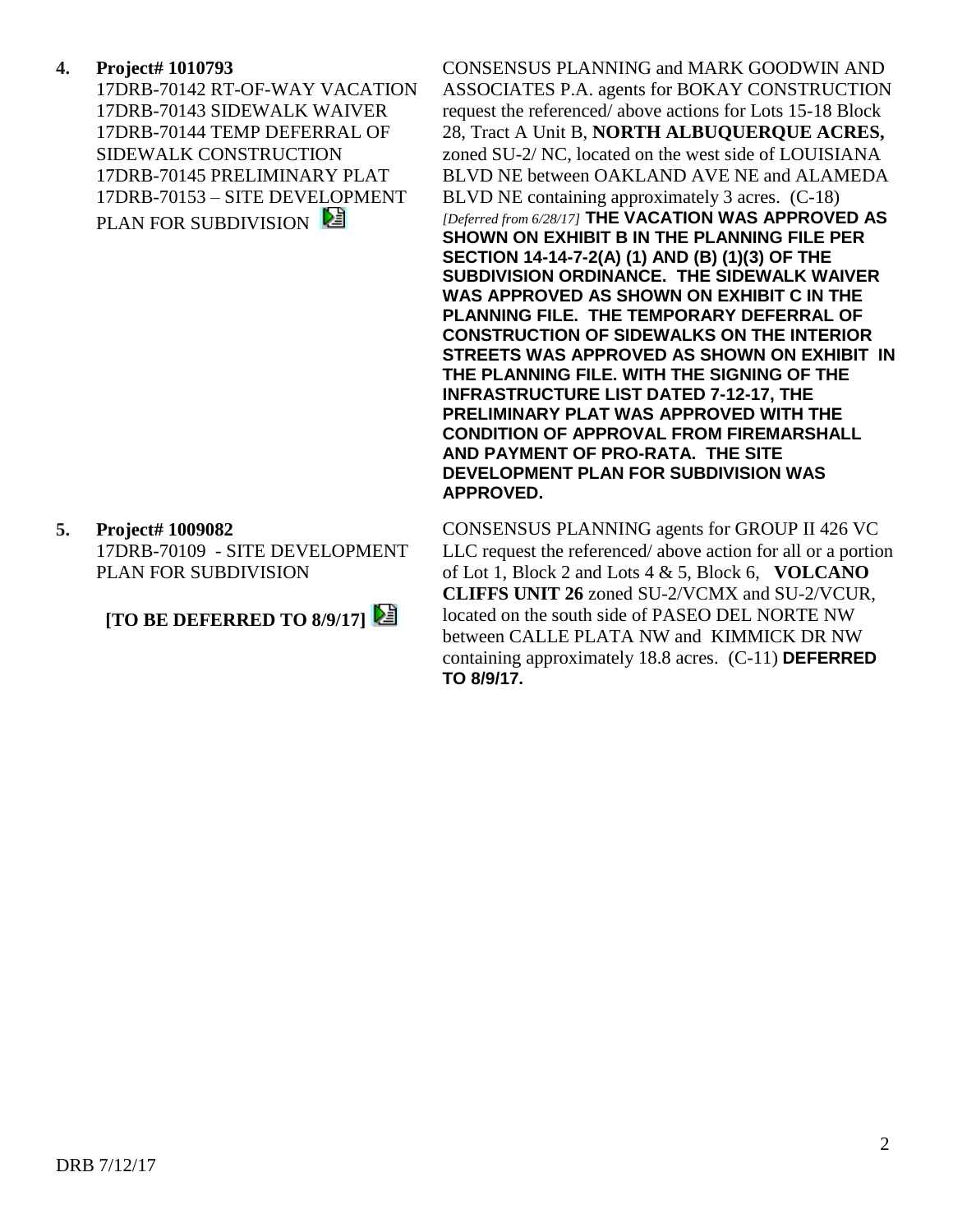#### **MINOR PLATS, FINAL (MAJOR) PLATS, AMENDED PLATS AND PLANS**

**6. Project# 1004472** 17DRB-70167 AMENDMENT TO PRELIMINARY PLAT 17DRB-70169 MINOR - TEMP DEFR SWDK CONST 17DRB-70170 AMENDED SDP FOR BP DÊ

**7. Project# 1003655** 17DRB-70174 EXT OF MAJOR PRELIMINARY PLAT

FINAL PLAT APPROVAL

**AND 9. 8. Project# 1007502** 17DRB-70090 MINOR - PRELIMINARY/

MARK GOODWIN AND ASSOCIATES, P.A. agent(s) for PULTE HOMES OF NEW MEXICO request(s) the above  $action(s)$  for all or a portion of  $Lot(s)$  8-A,  $Block(s)$  25, **GLENDESTO SUBDIVISION Unit(s) B,** zoned SU-2, located on GLENDALE AVE BETWEEN SAN PEDRO DR AND LOUISIANA BLVD containing approximately 4.7676 acre(s). (B-18) *[Deferred from 6/28/17]* **WITH THE SIGNING OF THE INFRASTRUCTURE LIST DATED 7/12/17, THE AMENDED PRELIMINARY PLAT WAS APPROVED. THIS AMENDMENT DOES NOT EXTEND THE EXPIRATION DATE OF THE ALREADY APPROVED PRELIMINARY PLAT. THE TEMPORARY DEFERRAL OF CONSTRUCTION OF SIDEWALKS ON THE INTERIOR STREETS WAS APPROVED AS SHOWN ON EXHIBIT IN THE PLANNING FILE. THE AMENDED SITE PLAN FOR BUILDING SUBDIVISION WAS APPROVED WITH FINAL SIGN OFF DELEGATED TO PLANNING.**

SBS CONSTRUCTION AND ENGINEERING, LLC agent(s) for SENEMAR, LLC request(s) the above action(s) for all or a portion of Lot(s) 17, Block(s) 1, Tract(s) 2, **NORTH ALBUQUERQUE ACRES Unit(s) 3,** zoned R-D, located on WYOMING BLVD NE BETWEEN EAGLE ROCK AVE NE AND CLAREMONT AVE NW containing approximately 1.0034 acre(s). (C-19) **A ONE-YEAR EXTENSION OF THE PRELIMINARY PLAT WAS APPROVED WITH FINAL SIGN OFF DELEGATED TO THE WATER AUTHORITY FOR EASEMENT FOR LOTS 4** 

PRECISION SURVEYS, INC agent(s) for HOME DEPOT USA request(s) the above action(s) for all or a portion of Lot(s) M-1-B, **SEVEN BAR RANCH** zoned SU-1, located on COORS BLVD BYPASS NW BETWEEN SEVEN BAR LOOP NW AND COTTONWOOD DR NW containing approximately 11.2616 acre(s). (B-14) ) *[Deferred on 4/5/17, 6/28/17]* **THE PRELIMINARY/FINAL PLAT WAS APPROVED WITH FINAL SIGN OFF DELEGATED TO PLANNING FOR AMAFCA SIGNATURE.**